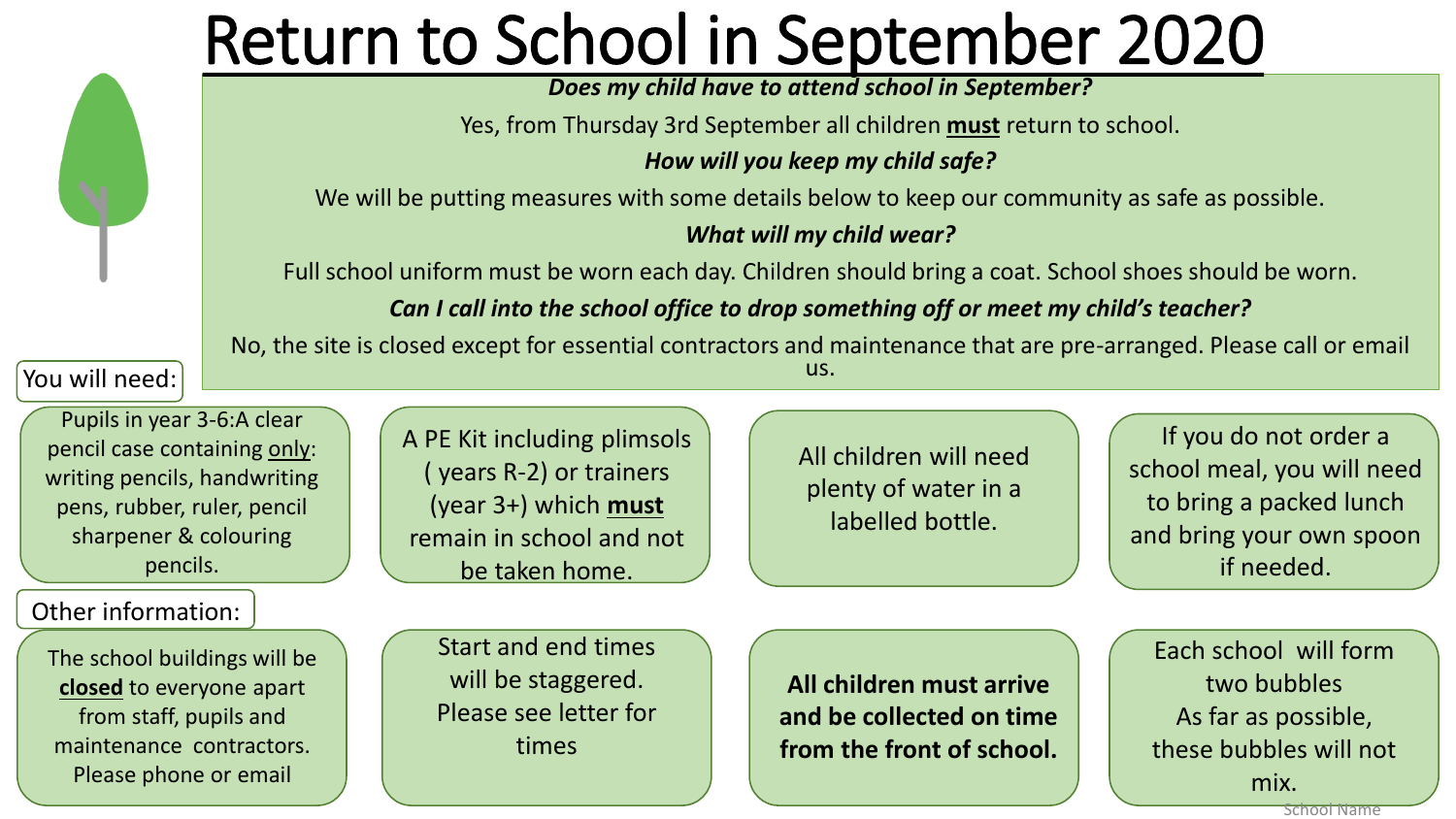# School response if a child displays symptoms during school time.



**Positive Test Result:** The child must complete the compulsory 7 days self-isolation from the date of the test. The rest of the bubble will close and all pupils in this bubble will need to undertake 14 days of compulsory selfisolation. If children develop symptoms in this time, they must be tested. School must be informed of the test outcome. If a result is received on a weekend, families **must inform school by 9am on the Monday morning.**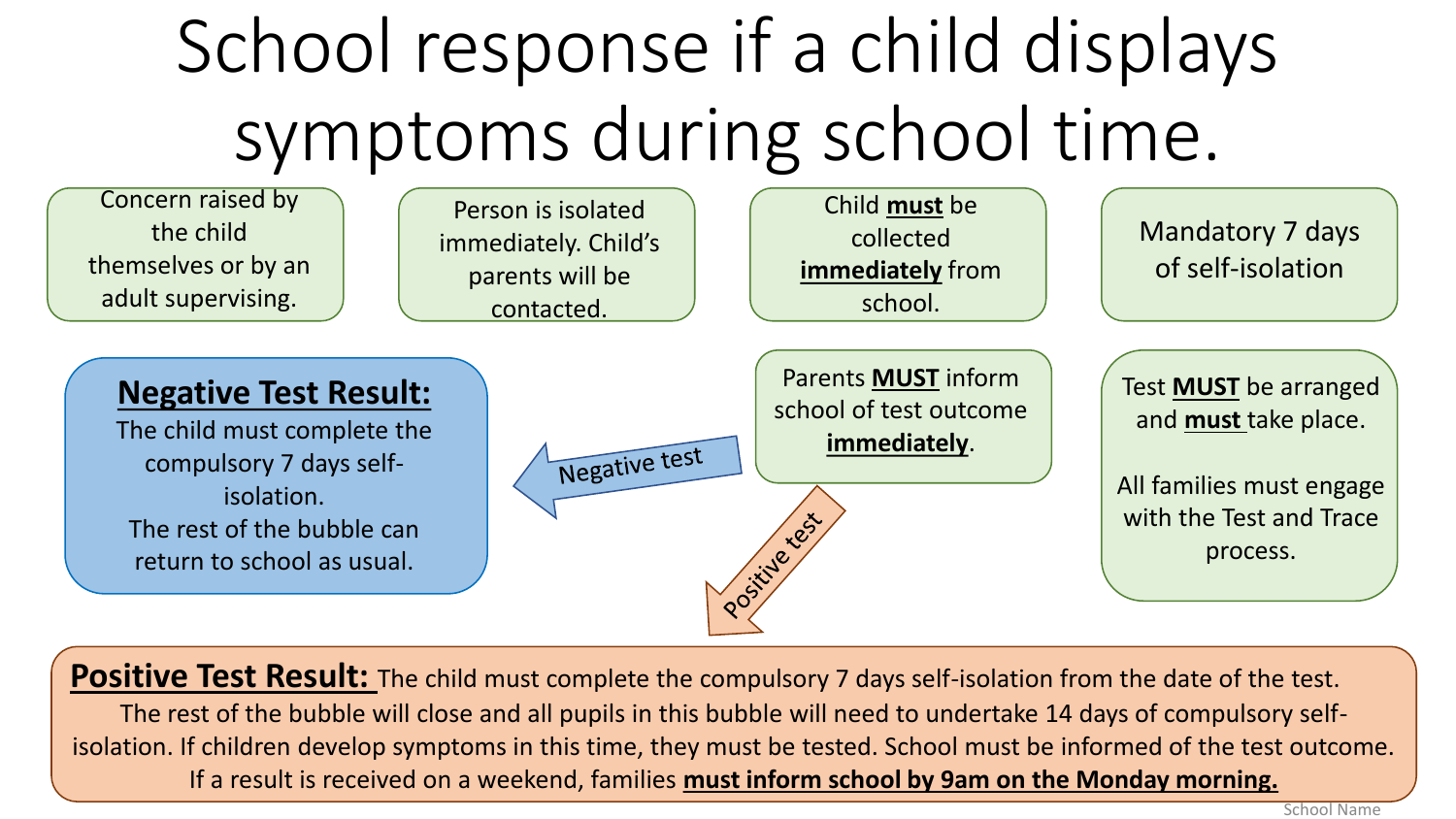# What if my child displays symptoms at home?



**Positive Test Result:** The child must complete the compulsory 7 days self-isolation from the date of the test. The rest of the bubble will close and all pupils in this bubble will need to undertake 14 days of compulsory selfisolation. If children develop symptoms in this time, they must be tested. School must be informed of the test outcome. If a result is received on a weekend, families **must inform school by 9am on the Monday morning.**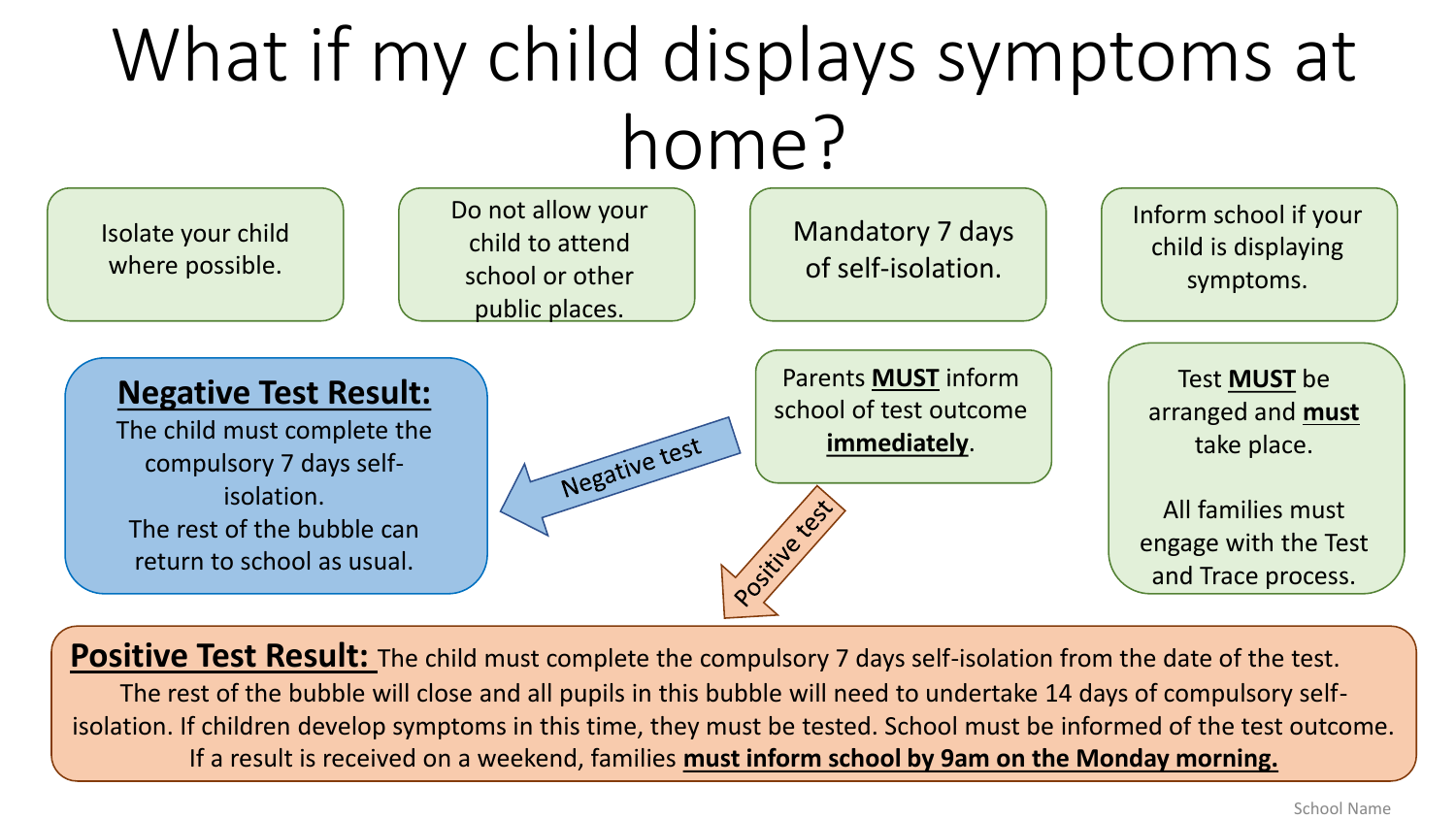What if I am contacted by NHS Test and Trace?

Follow all instructions from the NHS Test and Trace advisor

### Inform school immediately

If you are contacted on a weekend, inform school **by 9am** on the Monday morning.